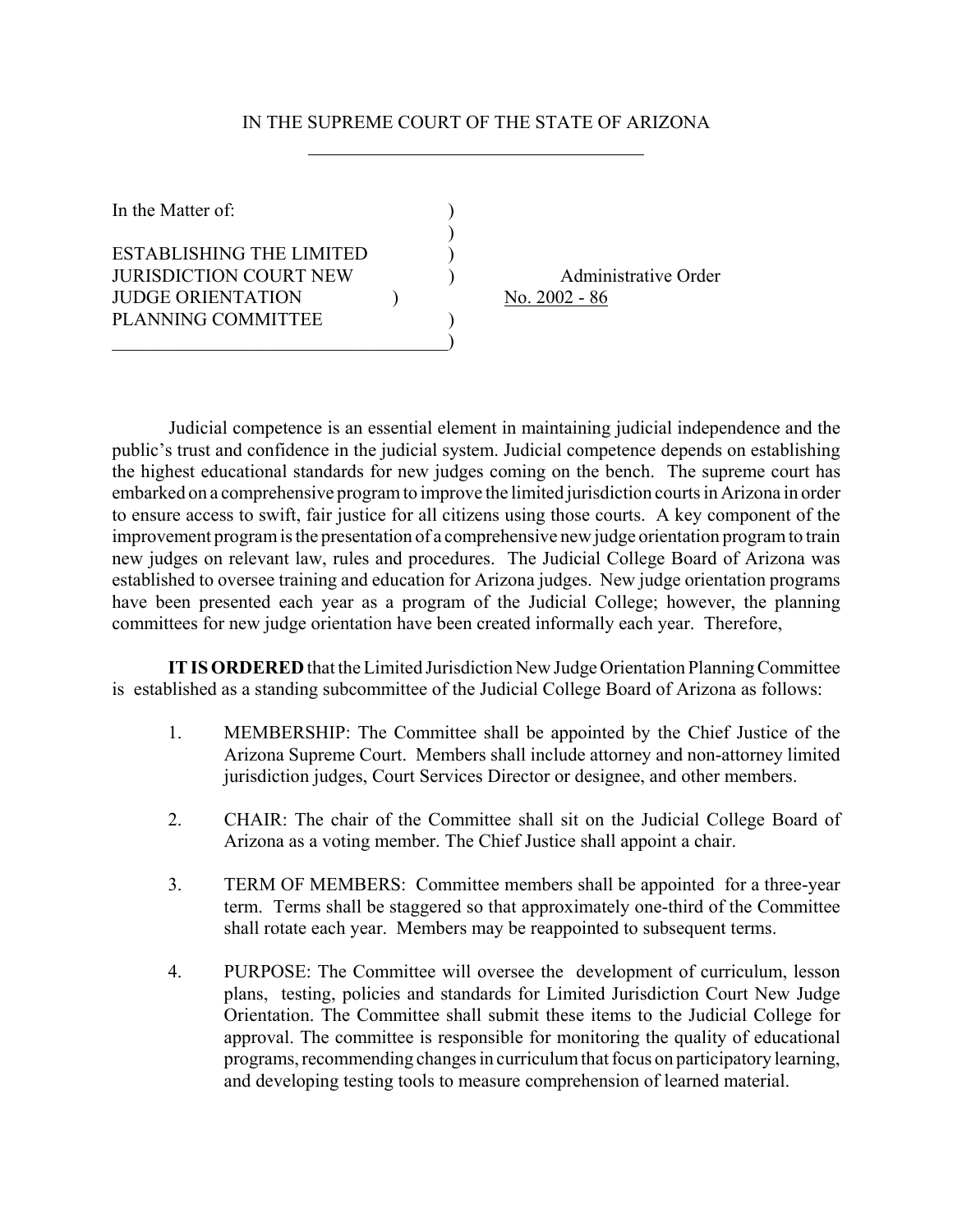IT IS FURTHER ORDERED that the individuals named on the attached page are appointed to the Limited Jurisdiction New Judge Orientation Planning Committee for the terms indicated.

 $\mathcal{L}_\text{max}$  and  $\mathcal{L}_\text{max}$  and  $\mathcal{L}_\text{max}$  and  $\mathcal{L}_\text{max}$  and  $\mathcal{L}_\text{max}$  and  $\mathcal{L}_\text{max}$ 

Dated this 14 th day of August, 2002

CHARLES E. JONES Chief Justice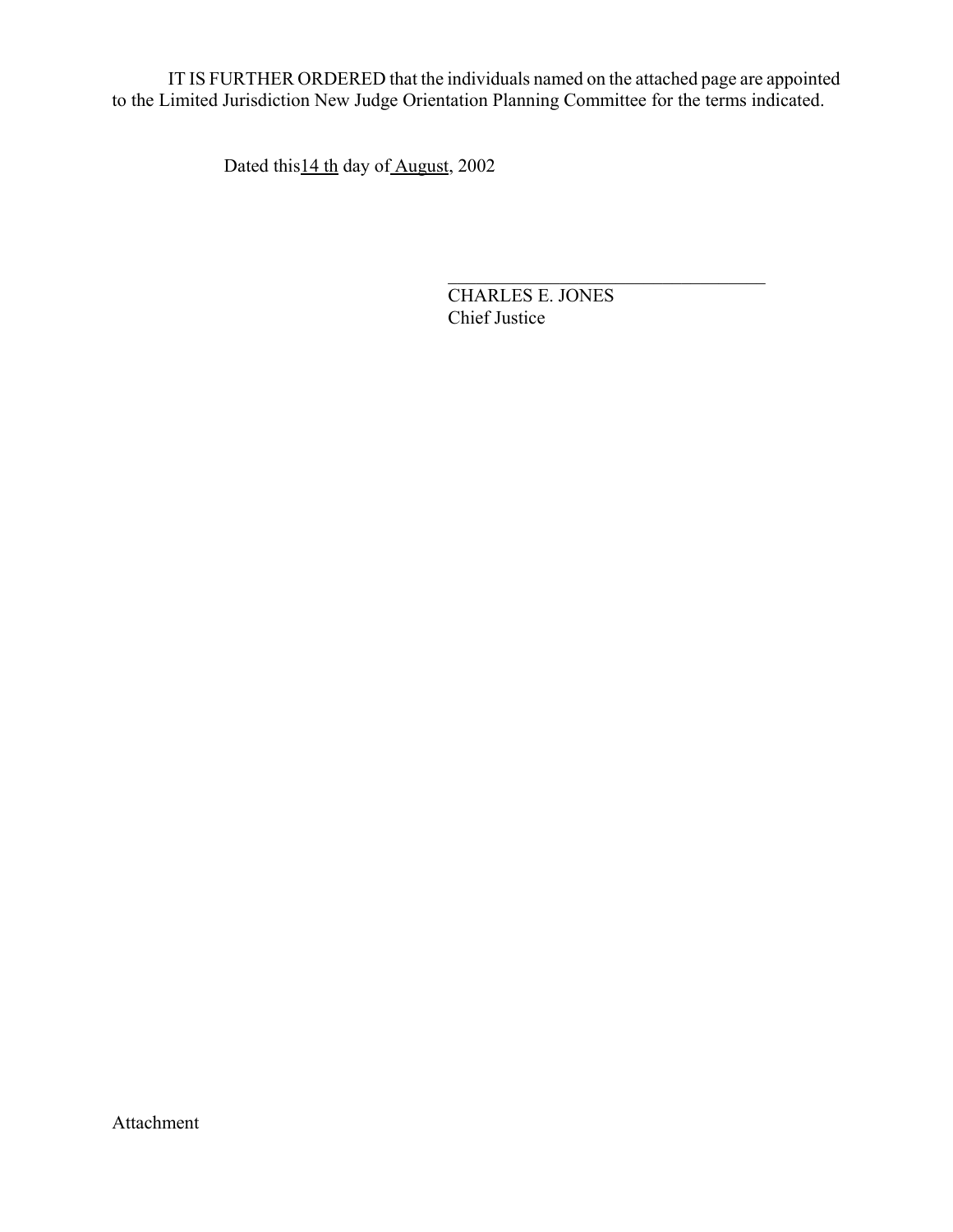#### LIMITED JURISDICTION NEW JUDGE ORIENTATION PLANNING COMMITTEE **MEMBERS**

### **CHAIR**

#### **Honorable Michelle O'Hair-Schattenberg**

Tempe Municipal Court Tempe, AZ *Attorney Judge Member* Original Appt.: 9/01/02 Expiration: 9/01/05

### **Honorable George T. Anagnost**

Peoria Municipal Court Peoria, AZ *Attorney Judge Member* Original Appt.: 9/01/02 Expiration: 9/01/05

### **Honorable Lex E. Anderson**

Peoria Justice of the Peace Peoria, AZ *Non-attorney Judge Member* Original Appt.: 9/01/02 Expiration: 9/01/03

### **Honorable Katherine F. Blaylock**

Seligman Justice of the Peace Seligman, AZ *Non-attorney Judge Member* Original Appt: 9/01/02 Expiration: 9/01/04

### **Honorable James E. Carter**

Phoenix Municipal Court Phoenix, AZ *Attorney Judge Member* Original Appt: 9/01/02 Expiration: 9/01/03

### **Honorable Louis Frank Dominguez**

Phoenix Municipal Court Phoenix, AZ *Attorney Judge Member* Original Appt: 9/01/02 Expiration: 9/01/05

Limited Jurisdiction Administration 111 Monroe Street Phoenix, AZ *Limited Jurisdiction Court Administration Member* Original Appt.: 9/01/02 Expiration: 9/1/03

## **Honorable John Kennedy**

Mayer Justice of the Peace Mayer, AZ *Non-attorney Judge Member* Original Appt.: 9/01/02 Expiration: 9/01/04

## **Honorable Michael A. Lester**

Phoenix Municipal Court Phoenix, AZ *Attorney Judge Member* Original Appt.: 9/1/02 Expiration: 9/1/03

### **Frank A. Maiocco, Jr.**

Coconino County Deputy Court Administrator Flagstaff, AZ *Limited Jurisdiction Court Administrator Member* Original Appt.: 9/01/02 Expiration: 9/01/04

### **Honorable Patty Nolan**

Globe Justice of the Peace Globe, AZ *Non-attorney Judge Member* Original Appt.: 9/01/02 Expiration: 9/01/04

# **Honorable David L. Phares**

Gilbert/Queen Creek Municipal Court Gilbert, AZ *Non-attorney Judge Member* Original Appt.: 9/01/02 Expiration: 9/01/03